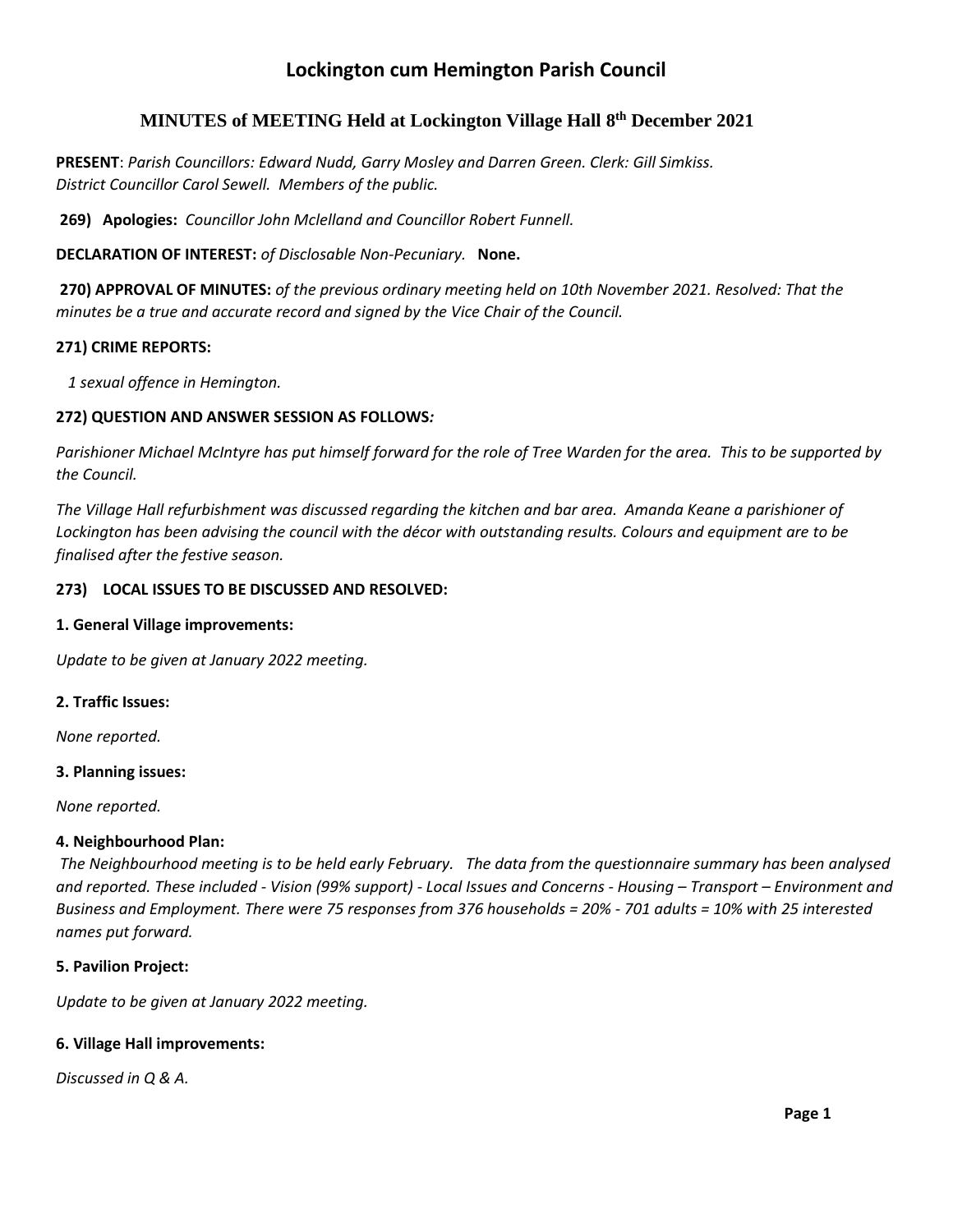#### **274) ADMINISTRATION AND FINANCE.**

| MGB grounds maintenance:<br>$\bullet$<br><b>Elliot Mather LLP Solicitors:</b> | £ 139.99<br>£ 602.00 # |
|-------------------------------------------------------------------------------|------------------------|
| $\bullet$                                                                     |                        |
| 2commune:<br>$\bullet$                                                        | £960.00 #              |
| GD Groundworks Ltd: Pavilion<br>$\bullet$                                     | £2,556.00              |
| Garden Services:<br>$\bullet$                                                 | £ 120.00               |
| All invoices were approved to be paid for the total sum of:<br>$\bullet$      | £4,377.99              |
| 274a) Receipts received:<br>Segro:                                            | £15,000.00             |

#### **274b) Quotations Received***:*

*None.*

## **274c) Precept and Budget:**

*The budget was discussed and approved and resolved that the precept to be £20,000 an increase of £2000. This is due to rising costs of services and maintenance.*

#### **275) RISK ASSESSMENTS***:*

 *Awaiting repairs to be finalised for the play areas.*

### **276) CLERKS REPORT:**

*A follow up report on questions asked when Colleen Hempson from EMA attended last months meeting. Separate sheet attached.*

## **277) CORRESPONDENCE:** *Resolved: Received and circulated to relevant Councillors.*

- *RCC – Weekly Bulletin:*
- *NWLDC – Licensing Application Log:*
- *LRALC Round Robin and news:*
- *Rural Services Network Newsletter:*
- *Neighbourhood alerts:*
- *The National Day of Reflection on 23 March 2022 information:*
- *Chairman's Civic Carol Service invitation: Cancelled.*

## **278) Planning Applications:**

#### *AOB:*

*Next meeting to be held 12th January 2022 at Lockington and Hemington Village Hall at 6.30pm*

*Signed for approval* **Page 2**